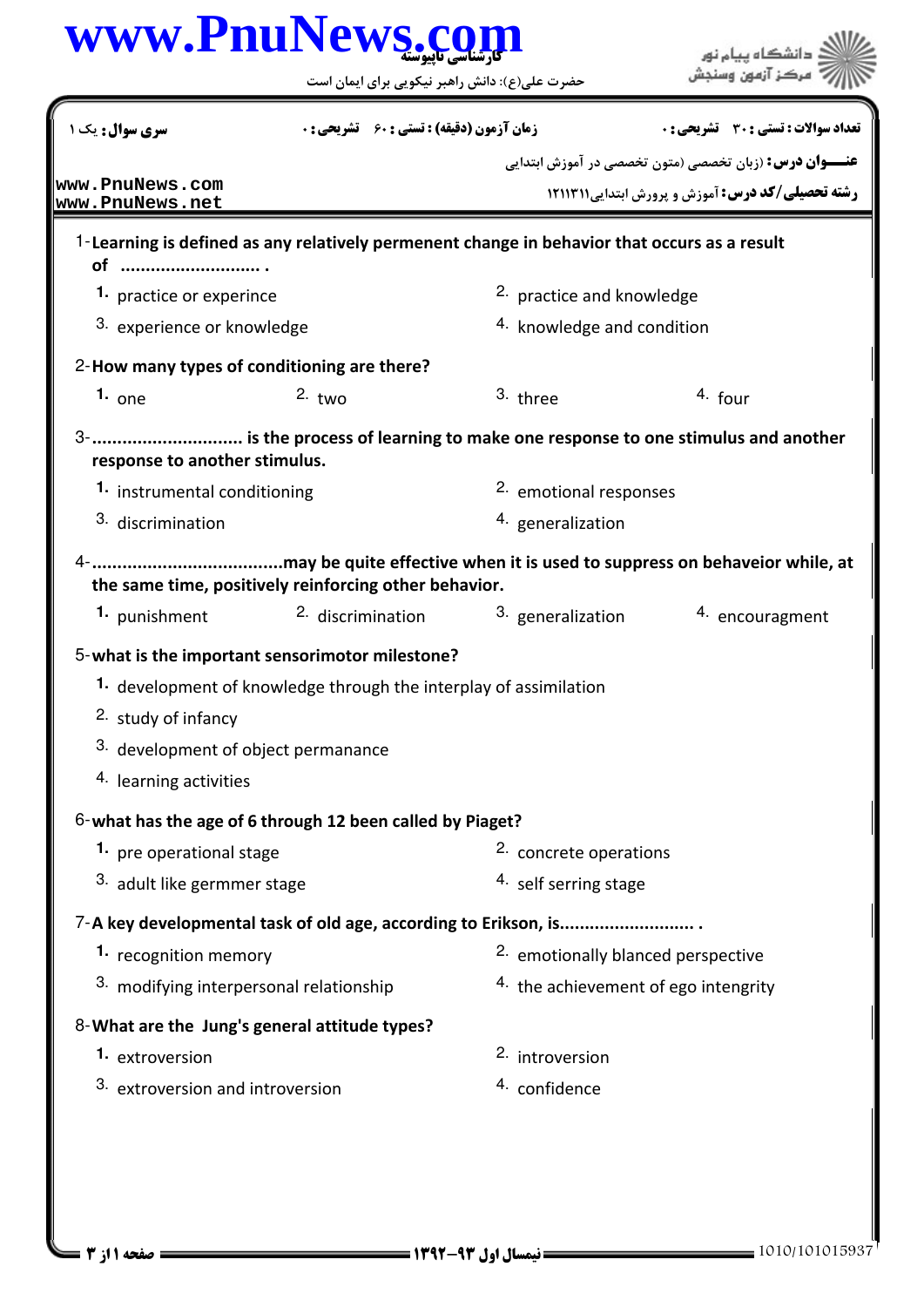## كارشناسي ناپيوسته **[www.PnuNews.com](http://www.PnuNews.com)**

حضرت علي(ع): دانش راهبر نيكويي براي ايمان است

| سری سوال : یک ۱                                                                            |                                                              | <b>زمان آزمون (دقیقه) : تستی : 60 ٪ تشریحی : 0</b> |                                     | <b>تعداد سوالات : تستي : 30 ٪ تشريحي : 0</b>                  |  |  |  |
|--------------------------------------------------------------------------------------------|--------------------------------------------------------------|----------------------------------------------------|-------------------------------------|---------------------------------------------------------------|--|--|--|
|                                                                                            |                                                              |                                                    |                                     | <b>عنـــوان درس:</b> (زبان تخصصی (متون تخصصی در آموزش ابتدایی |  |  |  |
| www.PnuNews.com<br>www.PnuNews.net                                                         |                                                              |                                                    |                                     | رشته تحصیلی/کد درس: آموزش و پرورش ابتدایی ۱۲۱۱۳۱۱             |  |  |  |
| 9-According to Erikson, success in each stage depends on                                   |                                                              |                                                    |                                     |                                                               |  |  |  |
| 1. person's adjustment, in the previous stages                                             |                                                              |                                                    |                                     |                                                               |  |  |  |
| <sup>2.</sup> person's adjustment, in the naxt stages                                      |                                                              |                                                    |                                     |                                                               |  |  |  |
| 3. person's adjustmant in the stage 2                                                      |                                                              |                                                    |                                     |                                                               |  |  |  |
| 4. person's adjustment to stage 5                                                          |                                                              |                                                    |                                     |                                                               |  |  |  |
| 10-Which of the following chooses isn't basic tools to assess personality?                 |                                                              |                                                    |                                     |                                                               |  |  |  |
| 1. personal interview                                                                      |                                                              |                                                    | 2. objective test                   |                                                               |  |  |  |
| 3. projective test                                                                         |                                                              |                                                    | <sup>4.</sup> trust versus mistrust |                                                               |  |  |  |
| 11-According to Alfred Adler's belives: Each of us  to choose our own destiny.             |                                                              |                                                    |                                     |                                                               |  |  |  |
| <sup>1</sup> is free                                                                       | 2. isn't free                                                |                                                    | $3.$ can't                          | 4. have lack                                                  |  |  |  |
| 12-Which psychologist was influenced by Freud?                                             |                                                              |                                                    |                                     |                                                               |  |  |  |
| 1. Carl Jung                                                                               | <sup>2.</sup> Erikson                                        |                                                    | 3. Alfred Adler                     | <sup>4.</sup> Karen Horney                                    |  |  |  |
| 13-According to Carl Rogers, All organism, are born with  capacities.                      |                                                              |                                                    |                                     |                                                               |  |  |  |
| <sup>1.</sup> chemical                                                                     | <sup>2.</sup> psychological                                  |                                                    | <sup>3.</sup> biological            | 4. personality                                                |  |  |  |
| 14-Why is observation done?                                                                |                                                              |                                                    |                                     |                                                               |  |  |  |
|                                                                                            | 1. it's given and scord according to standardized procedures |                                                    |                                     |                                                               |  |  |  |
| <sup>2.</sup> to find out how a person behaves in every day situations                     |                                                              |                                                    |                                     |                                                               |  |  |  |
| <sup>3.</sup> the conversation may range over a numder of subject                          |                                                              |                                                    |                                     |                                                               |  |  |  |
| 4. it can make a difference in the out come of an interview                                |                                                              |                                                    |                                     |                                                               |  |  |  |
| 15-What do projective tests of personality use?                                            |                                                              |                                                    |                                     |                                                               |  |  |  |
| 1. they use construction questionaires                                                     |                                                              |                                                    |                                     |                                                               |  |  |  |
| <sup>2.</sup> they use effective dependance on the honesty                                 |                                                              |                                                    |                                     |                                                               |  |  |  |
| 3. they use ambiguous stimuli that can elicit unlimited number of responses                |                                                              |                                                    |                                     |                                                               |  |  |  |
| 4. they are inexpensive to use, easy to score, and don't depend on the interpretive skills |                                                              |                                                    |                                     |                                                               |  |  |  |
|                                                                                            |                                                              |                                                    |                                     |                                                               |  |  |  |
| 1. $_{g0}$                                                                                 | 2. defray                                                    |                                                    | 3. enroll                           | 4. provide                                                    |  |  |  |
|                                                                                            |                                                              |                                                    |                                     |                                                               |  |  |  |
| 1. enlarge                                                                                 | 2. search                                                    |                                                    | $3.$ find                           | <sup>4.</sup> learn                                           |  |  |  |
|                                                                                            |                                                              |                                                    |                                     |                                                               |  |  |  |

ے)<br>ایکار دانشگاہ پیام نو<br>ایکار اسکر آزمون وسنجش